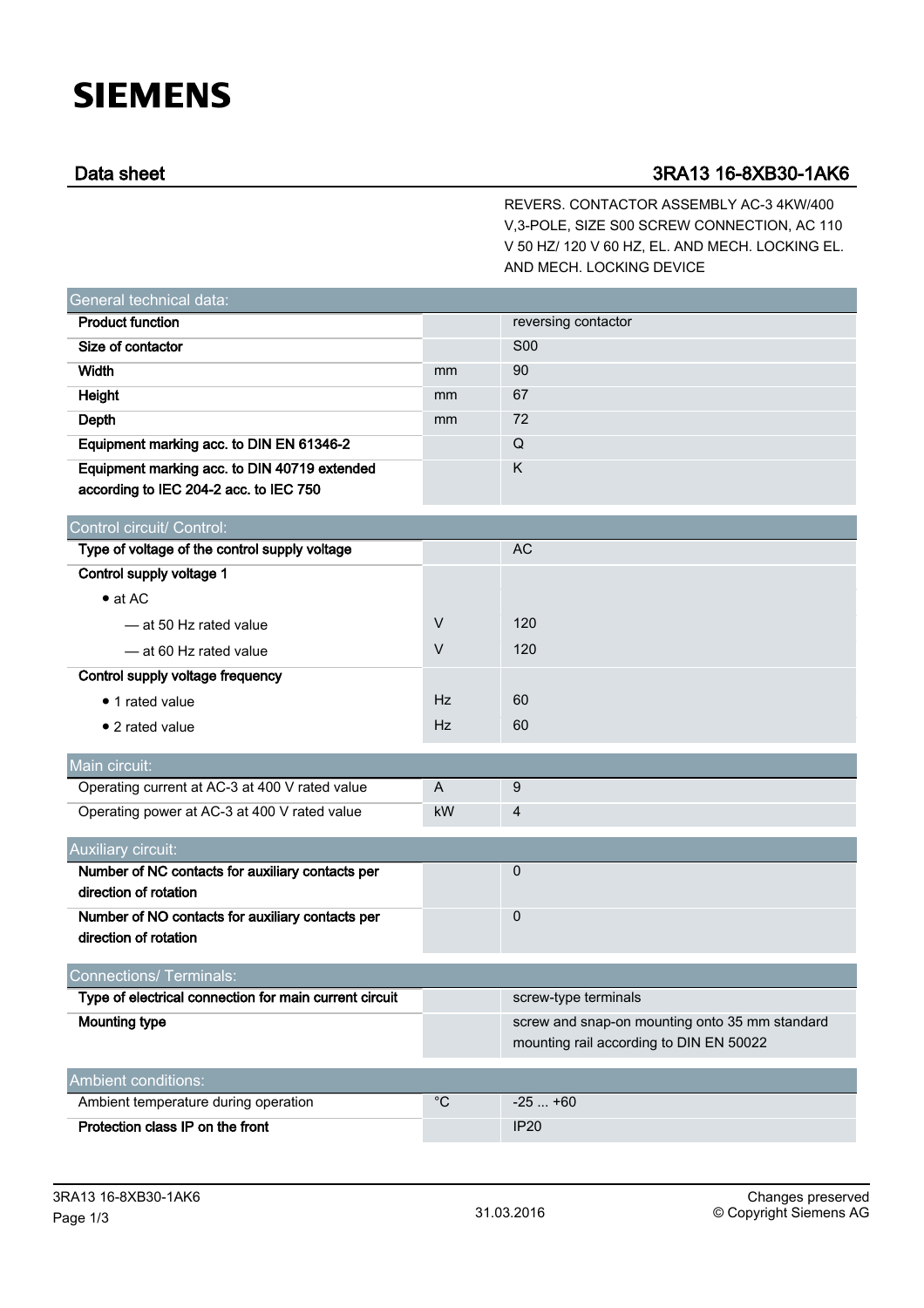| <b>General Product Approval</b> |                       | <b>Declaration of</b> | <b>Test</b> | Shipping                                          |                                 |
|---------------------------------|-----------------------|-----------------------|-------------|---------------------------------------------------|---------------------------------|
|                                 |                       |                       | Conformity  | <b>Certificates</b>                               | Approval                        |
| <b>CSA</b>                      | UL                    |                       | EG-Konf.    | spezielle<br>Prüfbescheinigunge<br>$\overline{u}$ | <b>BUREAU</b><br><b>VERITAS</b> |
| <b>Shipping Approval</b>        |                       |                       |             |                                                   |                                 |
| DNV<br><b>DNV</b>               | GL <sup>O</sup><br>GL | egister<br><b>LRS</b> | <b>PRS</b>  | <b>RINA</b>                                       | <b>RMRS</b>                     |
| other<br>Umweltbestätigung      | Bestätigungen         |                       |             |                                                   |                                 |

## Further information

Information- and Downloadcenter (Catalogs, Brochures,…) <http://www.siemens.com/industrial-controls/catalogs>

Industry Mall (Online ordering system) <http://www.siemens.com/industrymall>

Cax online generator

<http://support.automation.siemens.com/WW/CAXorder/default.aspx?lang=en&mlfb=3RA13168XB301AK6>

Service&Support (Manuals, Certificates, Characteristics, FAQs,...) <https://support.industry.siemens.com/cs/ww/en/ps/3RA13168XB301AK6>

Image database (product images, 2D dimension drawings, 3D models, device circuit diagrams, EPLAN macros, ...) [http://www.automation.siemens.com/bilddb/cax\\_de.aspx?mlfb=3RA13168XB301AK6&lang=en](http://www.automation.siemens.com/bilddb/cax_de.aspx?mlfb=3RA13168XB301AK6&lang=en)